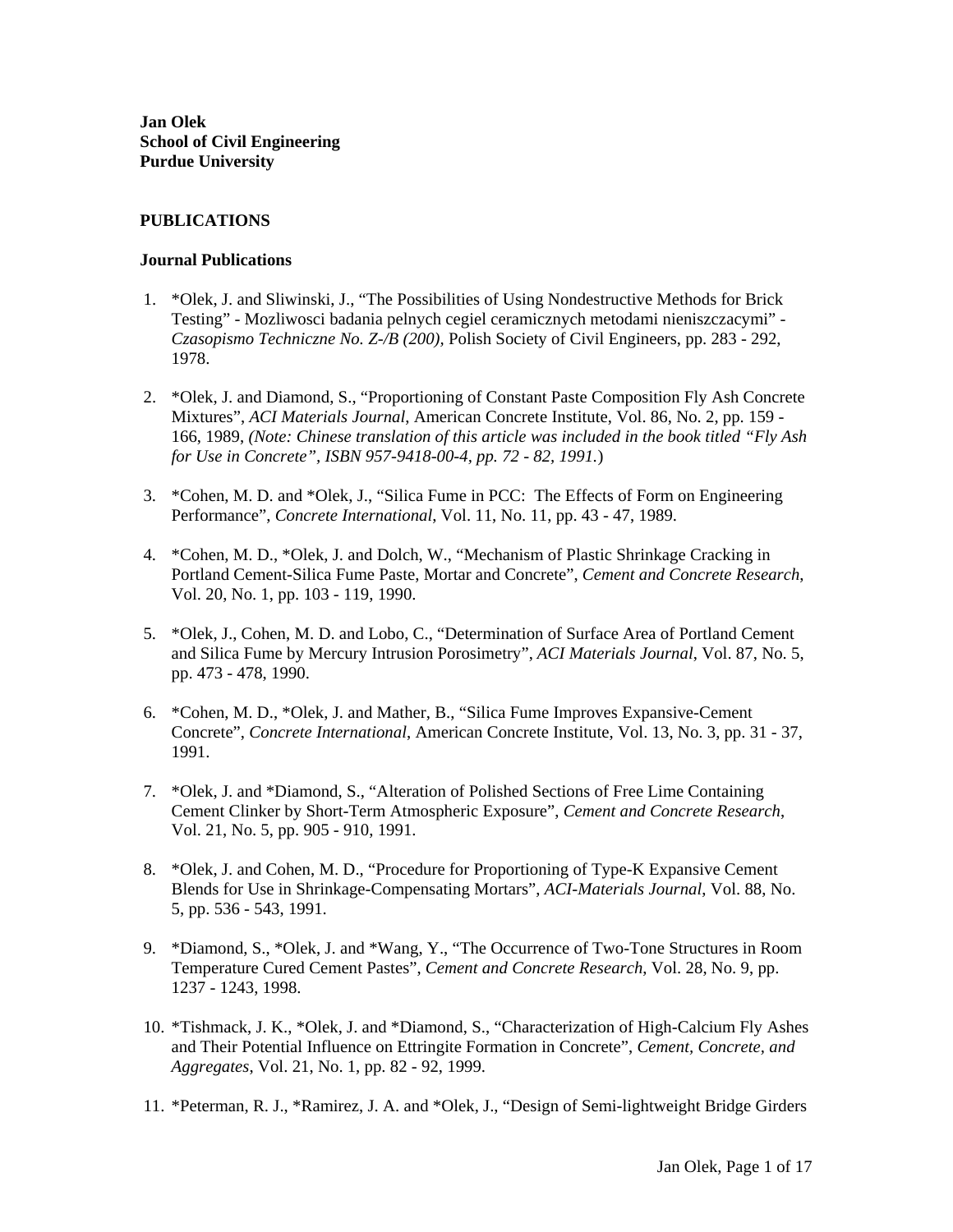- Development-Length Considerations", *Transportation Research Record*, No. 1696, Vol. 1, pp. 41 - 47, 2000.

- 12. \*Peterman, R. J., \*Ramirez, J. A. and \*Olek, J., "Influence of Flexure-Shear Cracking on Strand Development Length in Prestressed Concrete Members", *PCI Journal*, Vol. 45, No. 5, pp. 76 - 93, 2000.
- 13. \*Rangaraju, P. R. and \*Olek, J., "Evaluation of the Potential of Densified Silica Fume to Cause Alkali-Silica Reaction in Cementitious Matrices Using a Modified ASTM C-1260 Test Procedure", *Cement, Concrete and Aggregates*, Vol. 22, No. 2, pp. 150 - 159, 2000.
- 14. \*Tishmack, J. K., \*Olek, J, Diamond, S. and Sahu, S., "Characterization of Pore Solutions Expressed from High-Calcium Fly-Ash-Water Pastes", *Fuel*, Vol. 80, No. 6, pp. 815 - 819, 2001.
- 15. *\*Santhanam, M.*, \*Cohen, M. D. and \*Olek, J., "Sulfate Attack Research Whither Now?", *Cement and Concrete Research*, Elsevier Science Ltd., Vol. 31, No. 6, pp. 845 - 851, 2001.
- 16. *\*Aquino,* W., Lange, D. A. and \*Olek, J., "The Influence of Metakaolin and Silica Fume on the Chemistry of Alkali-Silica Reaction Products", *Cement and Concrete Composites*, Vol. 23, pp. 485 - 493, 2001.
- 17. \* Zhang, Z., \* Olek, J. and \* Diamond, S., "Studies on Delayed Ettringite Formation in Early Age Heat Cured Mortars: I. Expansion Measurements, Changes in Dynamic Modulus of Elasticity, and Weight Gains", *Cement and Concrete Research*, Vol. 30, No. 11, pp. 1729 - 1736, 2002.
- 18. *\*Santhanam*, *M.*, \*Cohen, M. D. and \*Olek, J. "Modeling the Effects of Solution Temperature and Concentration During Sulfate Attack on Cement Mortars", *Cement and Concrete Research,* Vol. 32, No. 4, pp. 585 - 592, 2002.
- 19. *\*Santhanam, M.*, \*Cohen, M. D. and \*Olek, J., "Mechanism of Sulfate Attack: A Fresh Look. Part 1. Summary of Experimental Results", *Cement and Concrete Research,* Vol. 32, No. 6, pp. 915 - 921, 2002.
- 20. \*Zhang, Z., \*Olek, J. and \*Diamond, S., "Studies on Delayed Ettringite Formation in Early Age Heat Cured Mortars: II. Characteristics of Cement that May be Susceptible to DEF", *Cement and Concrete Research*, Vol. 32, No. 11, pp. 1737 - 1742, 2002.
- 21. *\*Santhanam, M*., \*Cohen, M. D. and \*Olek, J., "Mechanism of Sulfate Attack: A Fresh Look. Part 2. Proposed Mechanisms", *Cement and Concrete Research*, Vol. 33, No. 3, pp. 341 - 346, 2003.
- 22. *\*Santhanam, M.,* \*Cohen, M. D. and \*Olek, J., "Effects of Gypsum Formation on the Performance of Cement Mortars during External Sulfate Attack", *Cement and Concrete Research*, Vol. 33, No. 3, pp. 325 - 332, 2003.
- 23. \*Martin, F. J. and \*Olek, J., "Experimental Procedure for Fundamental Studies on Reinforcing Steel Corrosion Process", *Review of Scientific Instruments*, Vol. 74, No. 4, pp. 2512 - 2516, 2003.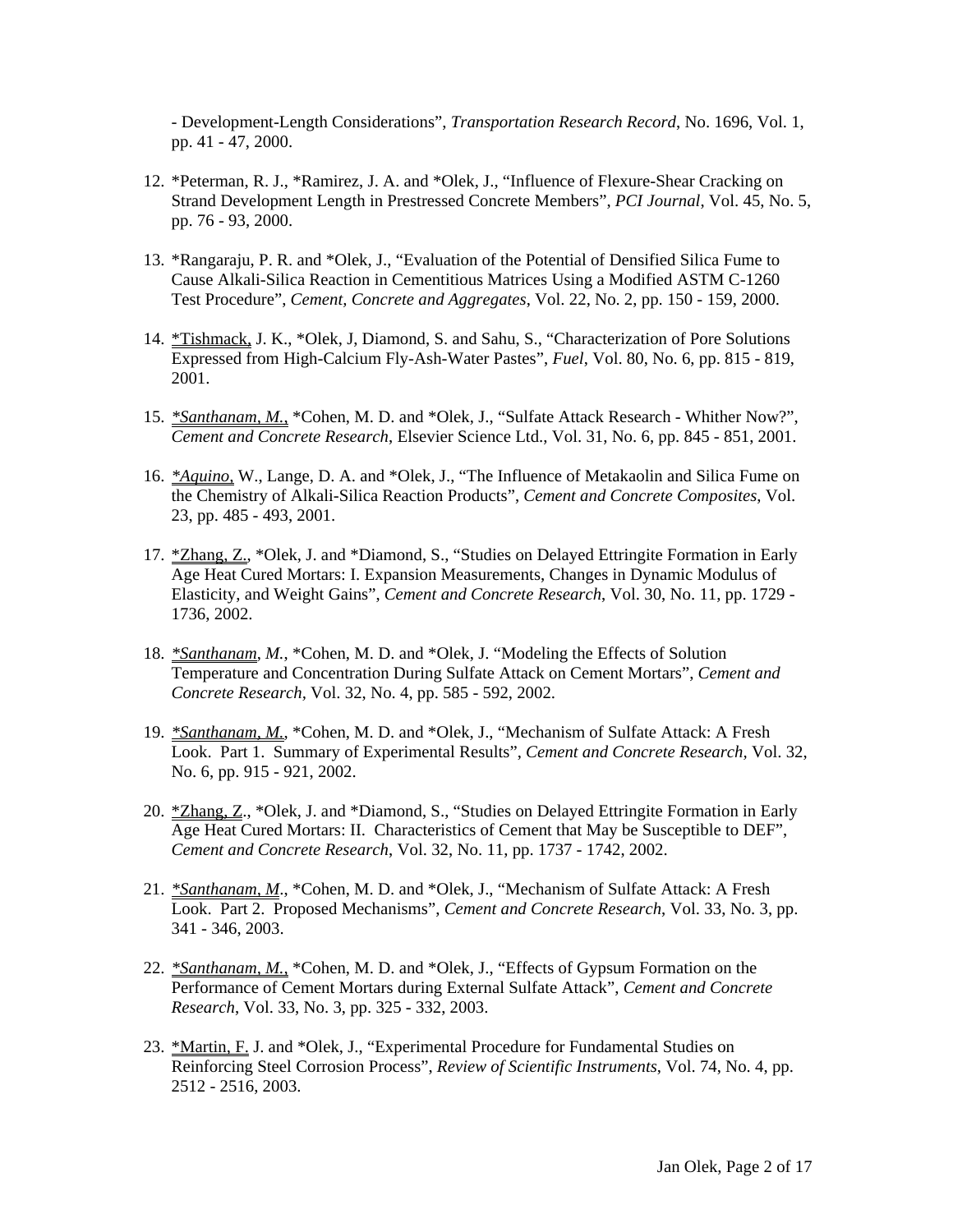- 24. *\*Qi, C.*, \*Weiss, J. and \*Olek, J., "Characterization of Plastic Shrinkage Cracking in Fiber Reinforced Concrete Using Image Analysis and Modified Weibull Function", *Materials and Structures/Materiaux et Constructions ,* Vol. 36, No. 260, pp. 386 - 395, 2003.
- 25. *\*Elsharief, A*., \*Cohen, M. D. and \*Olek, J., "Influence of Aggregate Size, Water Cement Ratio and Age on the Microstructure of the Interfacial Transition Zone", Cement *and Concrete Research*, Vol. 33, No. 11, pp. 1837 - 1849, 2003.
- 26. *\*Neithalath, N.*, \*Weiss, W. J. and \*Olek, J., "Acoustic Performance and Damping Behavior of Cellulose-Cement Composites", *Cement and Concrete Composites*, 26 (4), pp. 359-370, 2004.
- 27. \*Marlof, A., *\*Neithalath, N.*, *Sell, E*., Wegner, K., \*Weiss, W. J. and \*Olek, J., "Influence of Aggregate Size and Gradation on the Sound Absorption of Enhanced Porosity Concrete", *ACI Materials Journal,* Vol. 101, No. 1, January-February 2004, pp. 82-91.
- 28. \*Jonsson, J. A. and Olek, J. "Effect of temperature-match-curing on freeze-thaw and scaling resistance of high-strength concrete", *Cement, Concrete and Aggregates*, 26 (1), 21-25, 2004.
- 29. \*Olek, J. and \*Lu, A., "Optimization of Composition of HPC Concrete with Respect to Service Life and Chloride Transport Properties", *Cement, Wapno, Beton (Cement, Lime, Concrete)*, Vol. IX/LXXI, No. 6, pp. 271-283 December 2004.
- 30. *\*Qi, C.,* \*Weiss, W. J. and \*Olek, J., "The Statistical Significance of the Restrained Slag Test to Quantify Plastic Shrinkage Cracking in Fiber Reinforced Concrete," *Journal of ASTM International,* Vol. 2, issue 7, 2005 (Electronic journal: http://journalsip.astm.org/JOURNALS/JAI/PAGES/358.htm
- 31. *\*Neithalath, N.*, \*Marlof, A., \*Weiss, W. J. and \*Olek, J., "Modeling the Influence of Pore Structure on the Acoustic Absorption of Enhanced Porosity Concrete," *Journal of Advances in Concrete Technology,* Vol. 3, No.1, pp. 29-40, 2005.
- 32. *\*Elsharief, A.*, \*Cohen, M. D. and \*Olek, J., "Influence of Lightweight Aggregate on the Microstructure and Durability of Mortar", *Cement and Concrete Research,* Vol. 35 (7), pp. 1368-1376, 2005.
- 33. *\*Neithalath N.,* Garcia, R., Weiss, J., and Olek, J., "[Tire-Pavement Interaction Noise: Recent](http://www.concretepavements.org/IJCP/Vol%201%20No%201/Neithalath%20paper%206%20volume%201%20number%201.pdf)  [Research on Concrete Pavement Surface Type and Texture,](http://www.concretepavements.org/IJCP/Vol%201%20No%201/Neithalath%20paper%206%20volume%201%20number%201.pdf) International Journal of Concrete Pavements, Vol. 1, No. 1, , pp. 88-105, December 2005. <http://www.concretepavements.org/ijournal.htm>
- 34. *\*Yang, Z.,* \*Weiss, W. J. and \*Olek, J., "Water Transport in Concrete Damaged by Tensile Loading and Freeze-Thaw Cycling", *ASCE Journal of Materials in Civil Engineering,* 18 (3), pp.424-434, 2006.
- 35. *\*Neithalath, N.*, \*Weiss, W. J. and \*Olek, J., "Characterizing Enhanced Porosity Concrete using Electrical Impedance to Predict Electrical and Hydraulic Performance", *Cement and Concrete Research*, 36 (11), pp. 2074-2085, 2006.
- 36. *\*Santhanam, M*., \*Cohen, M. D. and \*Olek, J., "Differentiating Seawater and Groundwater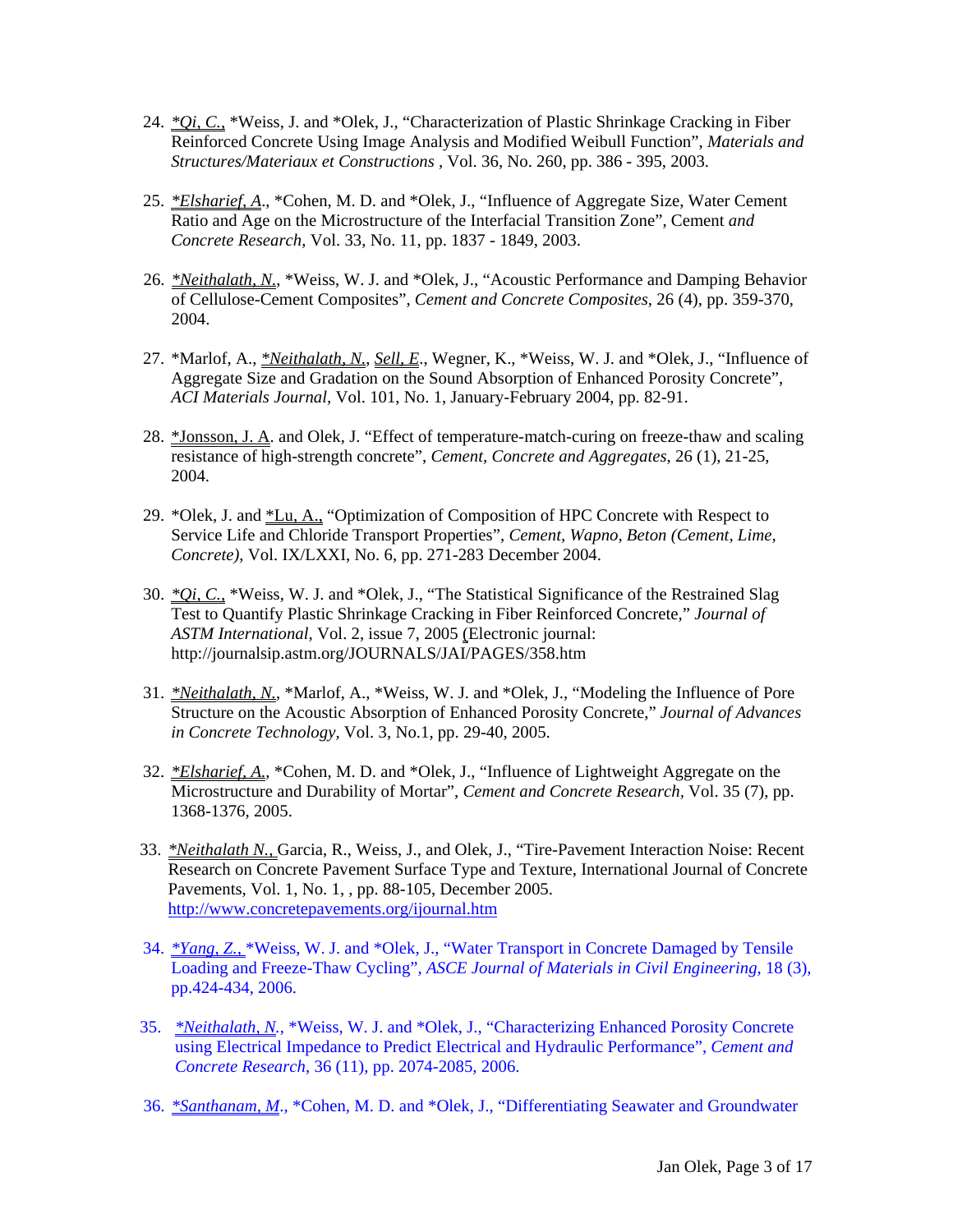Sulfate Attack in Portland Cement Mortars ", *Cement and Concrete Research*, Vol. 36, No. 12, pp. 2132 - 2137, 2006.

#### **Shorter Communications, Letters, Notes, or Briefs in Refereed Journals**

- 1. \*Olek, J. and Diamond, S., Reply to the Discussion of the paper "Proportioning of Constant Paste Composition Fly Ash Concrete Mixes", *ACI Materials Journal*, American Concrete Institute, Vol. 87, No. 1, p. 84 - 85, 1990.
- 2. \*Diamond, S., \*Olek, J. and  $*Wang, Y, Reply$  to the discussion of the paper "The Occurrence of Two-Tone Structures in Room-Temperature Cured Cement Pastes", *Cement and Concrete Research*, Elsevier Science Ltd., Vol. 29, No. 12, December 1999, page 2013, 1999.
- 3. *\*Santhanam, M.*, \*Cohen, M. D. and \*Olek, J., Reply to the discussion by John Bensted of the review paper "Sulfate Attack Research: Whither Now?", *Cement and Concrete Research*, Vol. 32, No. 6, page 1001, 2002.
- 4. *\*Santhanam, M.*, \*Cohen, M. D. and \*Olek, J., Reply to the discussion by William J. Hime of the paper "Modeling the effects of solution temperature and concentration during sulfate attack on cement mortars" by M. Santhanam, M. D. Cohen, J. Olek, *Cement and Concrete Research,* Vol. 32, No. 12, Page 1995, 2002.

#### **Peer-Reviewed Proceedings**

- 1. \*Olek, J. and Jamrozy, Z., "The Application of Steel Fiber Reinforced Concrete for Pavements", Zastosowanie drutobetonu do nawierzchni, *Proceedings of the XXIV Conference of Polish Academy of Science,* Krynica, pp. 231 - 243, 1978.
- 2. Broniewski, T., \*Olek, J. and \*Sliwinski, J., "Properties of Cement Pastes, Mortars and Concretes Impregnated with Sulfur", *Proceedings of the Third International Congress on Polymers in Concrete*, Koriyama, Japan, pp. 1223 - 1234, 1982.
- 3. Broniewski, T., \*Olek, J. and \*Sliwinski, J., "Cement Materials Suitable for Impregnation with Polymers", *Proceedings of the Third International Congress on Polymers in Concrete*, Japan, pp. 345 - 359, 1981.
- 4. Olek, J., "The Properties of Sulfur Impregnated Concrete", Wlasciwosci betonow cementowych impregnowanych siarka w swietle badan wlasnych, *Proceedings of the XXVII Conference of Polish Academy of Science*, Polish Academy of Science, Krynica, pp. 73 - 81, 1981.
- 5. Broniewski, T., \*Olek, J. and \*Sliwinski, J., "Influence of Structure-Forming Factors of Concrete on Polymer Impregnation", *Polymer Concrete*, Third International Congress Proceedings, pp. 1011 - 1022, 1982.
- 6. Broniewski, T., \*Olek, J. and \*Sliwinski, J., "The Durability of Sulfur Impregnated Cement Materials", *Proceedings of the Third National Conference with International Participation on: Mechanics and Technology of Composite Materials,* Varna, Bulgaria, pp. 201 - 218, 1982.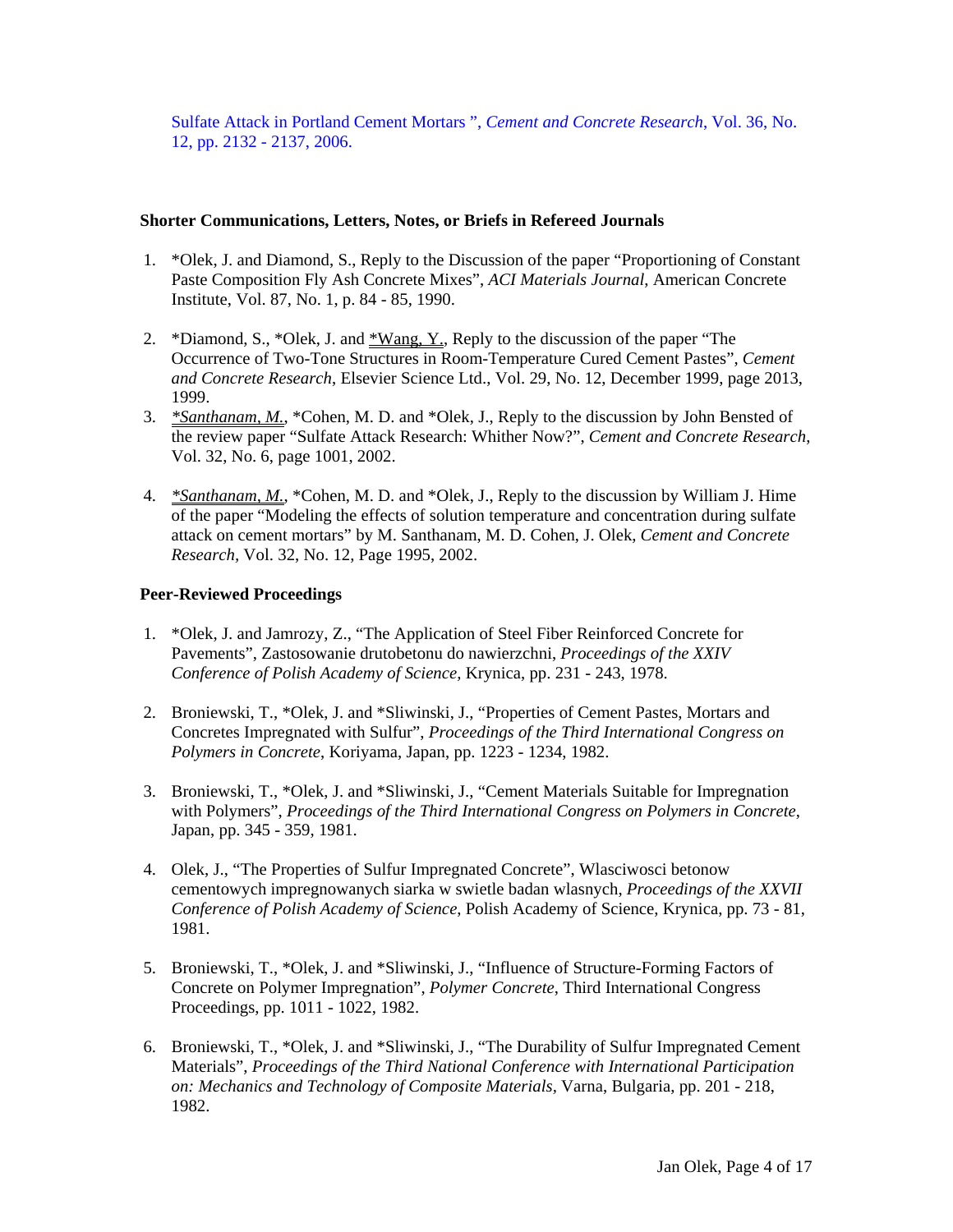- 7. Jamrozy, Z. and \*Olek, J., "Technological Aspects of Steel Fiber Reinforced Concrete", proceedings of *International Symposium on Fiber Reinforced Concrete - Properties and Applications*, S. P. Shah and G. B. Batson ed., *ACI Publication SP-105*, American Concrete Institute, Detroit, pp. 375 - 390, 1987.
- 8. \*Diamond, S. and \*Olek, J., "Some Properties of Contrasting End Members High Calcium Fly Ashes", *Proceedings of Materials Research Society Symposium on Fly Ash and Coal Conversion By-Products: Characterization, Utilization and Disposal III*, Materials Research Society, Vol. 86, pp. 315 - 324, 1987.
- 9. \* Diamond, S., Sheng, Q. and \* Olek, J., "Evidence for Minimal Pozzolanic Reaction in Fly Ash Cements During Period of Major Strength Development", *Proceedings of Materials Research Society Symposium on Fly Ash and Coal Conversion By-Products: Characterization, Utilization and Disposal V*, Materials Research Society, Vol. 137, pp. 437 - 446, 1989.
- 10. \*Cohen, M. D., \*Olek, J. and Dolch, W. L., "Effects of the Form of Silica Fume on Plastic Shrinkage Cracking of Portland Cement Paste", *Proceedings of the Third International Conference on Fly Ash, Silica Fume, Slag, and Natural Pozzolans in Concrete*, Supplementary Papers, Trondheim, Norway, American Concrete Institute, pp. 431 - 443, 1989.
- 11. \*Diamond, S. and \*Olek, J., "Cement Particle Characterization by SEM Chemical Image Analysis Systems", *Proceedings of the 12th International Conference on Cement Microscopy*, Vancouver, Canada, International Cement Microscopy Association, pp. 356 - 369, 1990.
- 12. Olek, J., "Dynamic/Static Modulus of Elasticity and Poisson's Ratio of Fly Ash Concrete", *Proceedings of the Fourth International Symposium on Brittle Matrix Composites,*  Woodhead Publishing Limited, Cambridge, pp. 425 - 436, 1994.
- 13. \*Martin, F. J. and \*Olek, J., "The Nature of Passivity of Reinforcing Steel", *Materials for the New Millennium, Proceedings of the Materials Engineering Conference*, Vol. 2, American Society of Civil Engineers, New York, NY, USA, pp. 1111 - 1120, 1996.
- 14. \*Rao, P. R. and \*Olek J., "Comparison of the Effects of Blended Cementitious Binders on Selected Properties of High-Performance Pastes and Concretes", *Proceedings of the Fourth International Symposium on Utilization of High-Strength/High-Performance Concrete*, F. de Larrard and R. Lacroix, ed., Laboratoire Central des Ponts et Chaussees, Paris, pp. 143 - 152, 1996.
- 15. \*Olek, J. and <u>\*Aquino, W.</u>, "Role of High-Reactivity Metakaolin and Silica Fume in Controlling the Effects of ASR in Concrete", *Special Volume, Materials Science of Concrete,*  M. Cohen, S. Mindess, and J. Skalny, ed., The American Ceramic Society, Westerville, OH, pp. 447 - 454, 1998.
- 16. \*Magee, B. and \*Olek, J., "High-Performance Concrete for Highway Structures: A Generic Overview of Definitions, Mixture Proportions and Performance Levels", Proceedings, PCI/FHWA/FIB International Symposium on High Performance Concrete, Orlando, Florida, September 2000, pp. 74 - 85, 2000.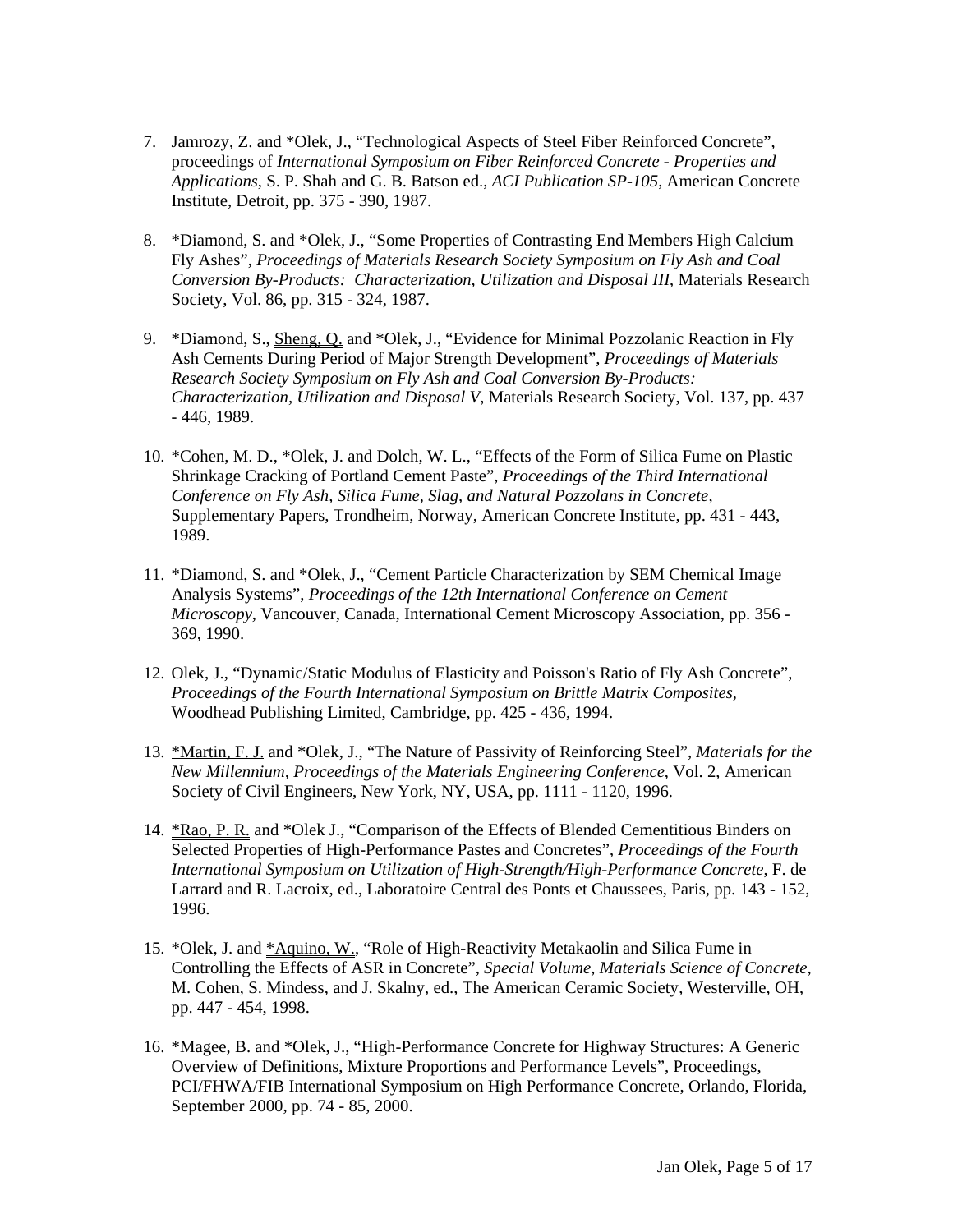- 17. \*Magee, B, \*Olek, J., Ramirez, J., Frosch, R., Smith, J-P. and Nantung, T., "Challenges in the Development of Performance-Related Specifications (PRS) for Concrete Bridge Superstructures - Pilot Project in Indiana", *Proceedings of the Third International Conference on Concrete Under Severe Conditions: Environment and Loading*, CONSEC 01, Vancouver, BC, Canada, pp. 973 - 981, 2001.
- 18. \*Rajan, S., \*Olek, J., Robertson, T. L., Galal, K., Nantung, T. and Weiss, J. W., "Analysis of Ultra-Thin Whitetopping Subjected to Slow Moving Loads in an Accelerated Pavement Testing Facility", *Proceedings of the 7th International Conference on Concrete Pavements*, Orlando, Florida, pp. 993 - 1012, 2001.
- 19. \*Martin, F. J. and \*Olek, J., "The Function of Admixed Corrosion Inhibitors in Steel Reinforced Concrete", Proceedings of the 2002 Tri-Services Corrosion Conference, Air Force Office of Scientific Research, San Antonio, TX January 14 - 18, 2002.
- 20. \*Ramirez, J., \*Olek, J. and *\*Malone, B.,* "Shear Strength of Lightweight Reinforced Concrete Beams", *ACI Publication SP-XXX*, American Concrete Institute, Detroit, pp. XXX-XXX (in print), 2002.
- 21. Olek, J., "High Performance Concrete Review of US Practices", *Proceedings of the 2nd International Conference Dni Betonu:Tradycja i Nowoczesnosc*, Polish Cement, Poland, October 2002, pp. 91 - 112, 2002.
- 22. *\*Santhanam, M.*, \*Cohen, M. D. and \*Olek, J., "Study of Magnesium Ion Attack on Portland Cement Mortars", *Proceedings of the 11<sup>th</sup> International Congress on the Chemistry of Cement (ICCC)*, Editors G. Grieve and G. Owens, Durban, South Africa, pp. 1460 - 1473, May 11 - 16, 2003.
- 23. *\*Santhanam, M.*, Cohen, M. D. and Olek, J., "Differentiating Seawater and Groundwater Sulfate Attack in Portland Cement Mortars", to appear in the *Proceedings of the CANMET/ACI Conference on Durability*, Greece, June 1 - 7, 2003.
- 24. \*Neuwald, A., *\*Krishnan, A.*, \*Weiss, W. J., \*Olek, J. and Nantung, T. E., "Curing And Its Relationship To Measured Scaling In Concrete Containing Fly Ash," submitted to the Transportation Research Board, 2003.
- 25. *\*Graveen, C.,* \*Weiss, W. J., \*Olek, J. and Nantung, T., "Implications of Maturity and Ultrasonic Wave Speed Measurements on QC/QA for Concrete", submitted for the Seventh International Symposium on Brittle Matrix Composite, 13 - 15 October, Warsaw, Poland, pp. 379 - 388, 2003.
- 26. \*Olek, J., \*Rajabipour, F., Lu, A., Feng, X., Zander, A. R. and Nantung, T., "Influence of Mixture Composition on the Predicted Service Life and Chloride Transport Properties of Concrete", in *Proceeding of Advances in Cement and Concrete Conference*, Copper Mountain, CO, August 10 - 14, pp. 313 - 328, 2003.
- 27. \*Jonsson, J. A., \*Olek, J., Leeman, M. E. and Nantung, T., "Comparison of Different Curing Methods for High-Performance Concrete and the Effects on Strength and Durability", *Proceedings of the 3rd PCI/FHWA International Symposium on High Performance Concrete*, Orlando, FL, October 19 - 22, 2003.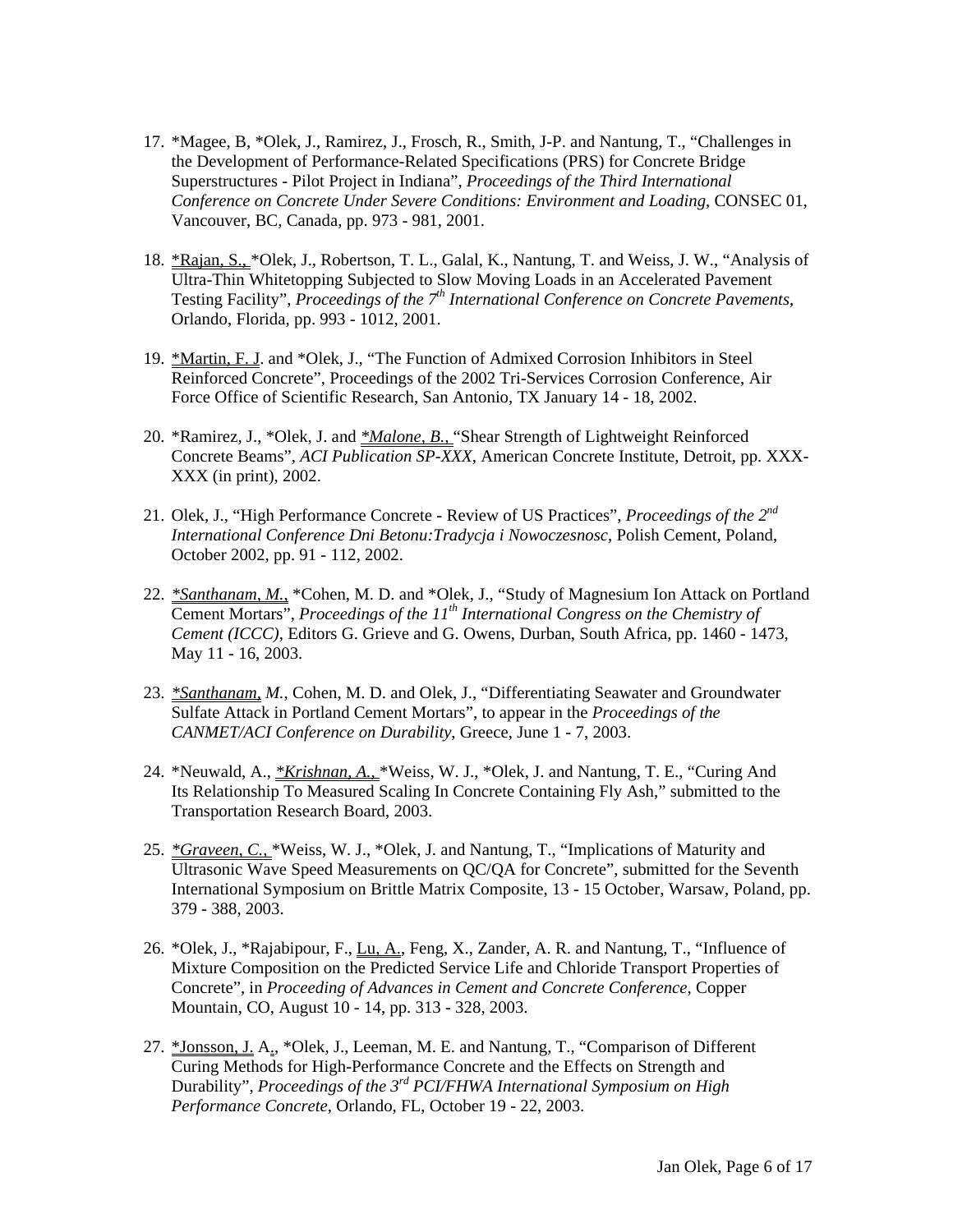- 28. \*Jonsson, J. A., \*Olek, J., Leeman, M. E. and Belew, Y. K., "Effectiveness of High-Performance Concrete in Resisting Chloride Ion Penetration and Reinforcement Corrosion", *Proceedings of the 3rd PCI/FHWA International Symposium on High Performance Concrete*, Orlando, FL, October 19 - 22, 2003.
- 29. \*Newbolds, S., \*Galal, K., \*Olek, J., \*Weiss, W. J. and \*Nantung, T "Analysis of Ultra-Thin Whitetopping over Composite Pavement Section Using Large-Scale Accelerated Pavement Testing", International Conference on Highway Pavement (ICHP) Data, Analysis and Mechanistic Design Applications, September 7 - 10, Columbus, Ohio, 2003.
- 30. *\*Qi, C.*, \*Weiss, W. J. and \*Olek, J., "Image Analysis of Plastic Shrinkage Cracking in High Strength Concrete Containing Hybrid Fiber Reinforcement", International Symposium on Celebrating Concrete: People and Practice, University of Dundee, Dundee, U. K., September 3 – 4, pp. 209-218, 2003.
- 31. *\*Neithalath,* N., \*Weiss, W. J. and \*Olek, J., "Acoustically Efficient Concretes Through Engineered Pore Structure", submitted for *Special Publication* of the American Concrete Institute (ACI), 2003.
- 32. \*Shah, A., \*Olek, J. and McDaniel, R., "Influence of Binder and Mixture Properties on Thermal Cracking of AC Pavements", 5<sup>th</sup> International RILEM (*Réunion Internationale des Laboratoires et Experts des Matériaux, systèmes de construction et ouvrages*) Conference on Cracking in Pavements, Limoges, France, May 5 - 8, pp. 241-248, 2004.
- 33. *\*Neithalath, N.,* \*Weiss, W. J. and \*Olek, J., "Improving the Acoustic Absorption of Enhanced Porosity Concrete with Fiber Reinforcement" International Symposium on Advances in Concrete through Science and Engineering (RILEM), March 2004.
- 34. \*Yu, X., \*Drnevich, V. and \*Olek, J., "Predicting Strength Development of Concrete by Time Domain Reflectometry", International Symposium on Advances in Concrete through Science and Engineering (RILEM), March 2004.
- 35. \*Yu, X., \*Drnevich, V. and \*Olek, J., "Time Domain Reflectometry for Measuring Water-Cement Ratio of Concrete", International Symposium on Advances in Concrete through Science and Engineering (RILEM), March 2004.
- 36. *\*El-Sharief, A.*, \*Cohen, M.D. and \*Olek, J., "Influence of Aggregate Type and Gradation on the Microstructure and Durability Properties of Portland Cement Mortar and Concrete", RILEM Proceedings 36, pp. 213-222, 2004.
- 37. *Neithalath, N*., Weiss, W. J. and Olek, J., "Acoustic Absorption Behavior of Fiber Reinforced Enhanced Porosity Concrete", Conference on Fiber Composites, High-Performance Concretes, and Smart Materials organized by International Center for Fiber Reinforced Concrete (ICFRC), Chennai, India, January 2004.
- 38. \*Newbolds, S., \*Galal, K., \*Olek, J. and Nantung, T., "Behavior of UTW over Composite Pavements Exposed to Full Scale Accelerated Loading", International Conference on Best Practices for Ultrathin and Thin Whitetoppings, Denver, CO, April 13 to 14, 2005.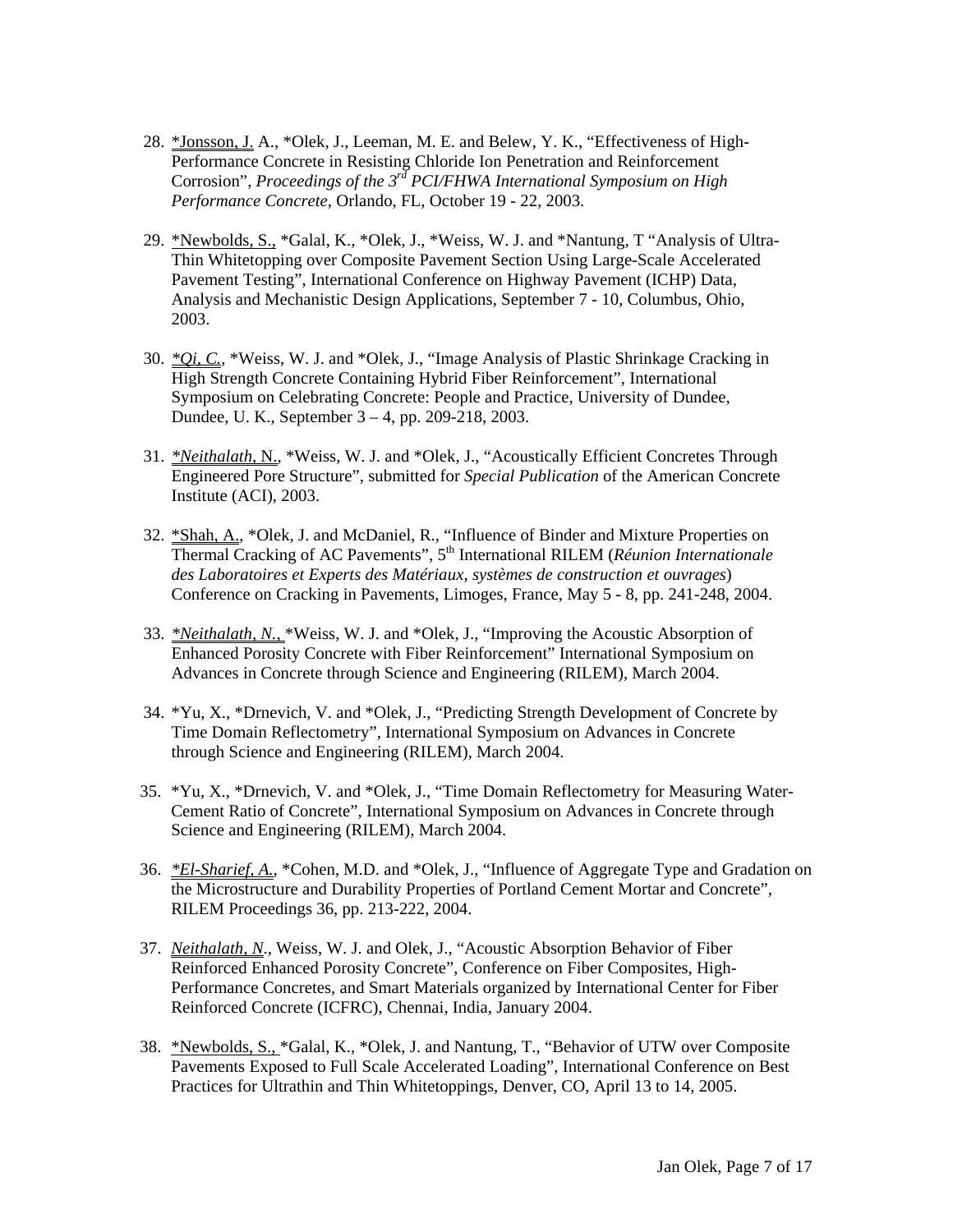- 39. \*Weiss, J. and \*Olek, J.,**"** An overview of recent applications of acoustic emission to the study of damage development in portland cement concrete materials, Proceedings of the XXII Conference on Structural Failures, Szczecin-Miedzyzdroje, Poland, May 17-20, 2005, pp. 70-83.
- 40. *\*Yang, Z.,* \*Weiss, W. J., \*Olek, J. and Nantung, T., "Using Acoustic Emission for the Detection of Damage Caused by Tensile Loading and its Impact on the Freeze-Thaw Resistance of Concrete", Proceedings of the CONMAT'05, Third International Conference on Construction Materials: Performance, Innovations and Structural Implications, Vancouver, Canada, August 22-24, 2005.
- 41. *\*Yang, Z.,* \*Weiss, W. J., \*Olek, J. and Nantung, T., "Assessing Sorptivity, Air Content, and Strength of Portland Cement Concrete Pavements in Indiana", Submitted for the 8th International Conference on Concrete Pavements, Colorado Springs, Co, August 14-18, 2005.
- 42. *\*Mehta, J.,* \*Olek, J., \*Weiss, W. J. and Nantung, T., "Effect of Surface Evaporation and Slab Thickness on the Scaling Resistance of Concrete Containing Fly Ash", Proceedings of the 8th International Conference on Concrete Pavements, Colorado Springs, Co, August 14-18, 2005.
- 43. *\*Neithalath, N.,* \**Garcia, R*., \*Weiss, W. J. and \*Olek, J., "Tire-Pavement Interraction Noise: Recent Research on Concrete Pavement Surface Type and Texture", Proceedings of the 8th International Conference on Concrete Pavements, Colorado Springs, Co, August 14-18, 2005.
- 44. *\*Rangaraju, P.R.,*\*Sompura, K.R.*,* \*Olek, J., \*Diamond, S. and \*Lovell, J., "Potential for Development of Alkali-Silica Reaction (ASR) in the Presence of Airfield Deicing Chemicals", 8th International Conference on Concrete Pavements, Colorado Springs, Co, August 14-18, 2005.
- 45. Newbolds, S.A., \*Galal, K.A., \*Olek, J. and \*Nantung, T., "Evaluation of Design Approaches for Ultra-Thin Whitetopping over Composite Pavement Section under Accelerated Loading", Proceedings of the 8th International Conference on Concrete Pavements, Colorado Springs, Co, August 14-18, 2005.
- 46. Newbolds, S.A, Galal, K., Olek, J., and Nantung, T., "Behavior of UTW over Composite Pavements Exposed to Full Scale Accelerated Loading", Proceedings of the International Conference on Best Practices for ULTRATHIN AND THIN Whitetoppings, April 13 to 14, 2005, Denver, Colorado.
- 47. \* Deshpande, Y.S. and \* Olek, J., Effect Of Mixing Equipment And Mixing Sequence on Rapid -Setting Self-Consolidating Concrete, *Proceedings of the Second North American Conference on the Design and Use of Self-Consolidating Concrete and the Fourth International RILEM Symposium on Self-Compacting Concrete*, Hanley Wood Publications, Ed. Shah, S.P., Chicago, Oct-30 to Nov 2, 2005, pp 897-904.
- 48. \*Rangaraju, P.R., \*Sompura, K., and \*Olek, J., "An Investigation into Deicer-Induced ASR Distress in Concrete", Proc. Int. Symp. "Brittle Matrix Composites 8, A.M. Brandt, V.C. Li and I.H. Marshall, eds., Warsaw, October 23-25, 2006, ZTUREK RSI and Woodhead Publ., Warsaw, 2006, pp. 373-385.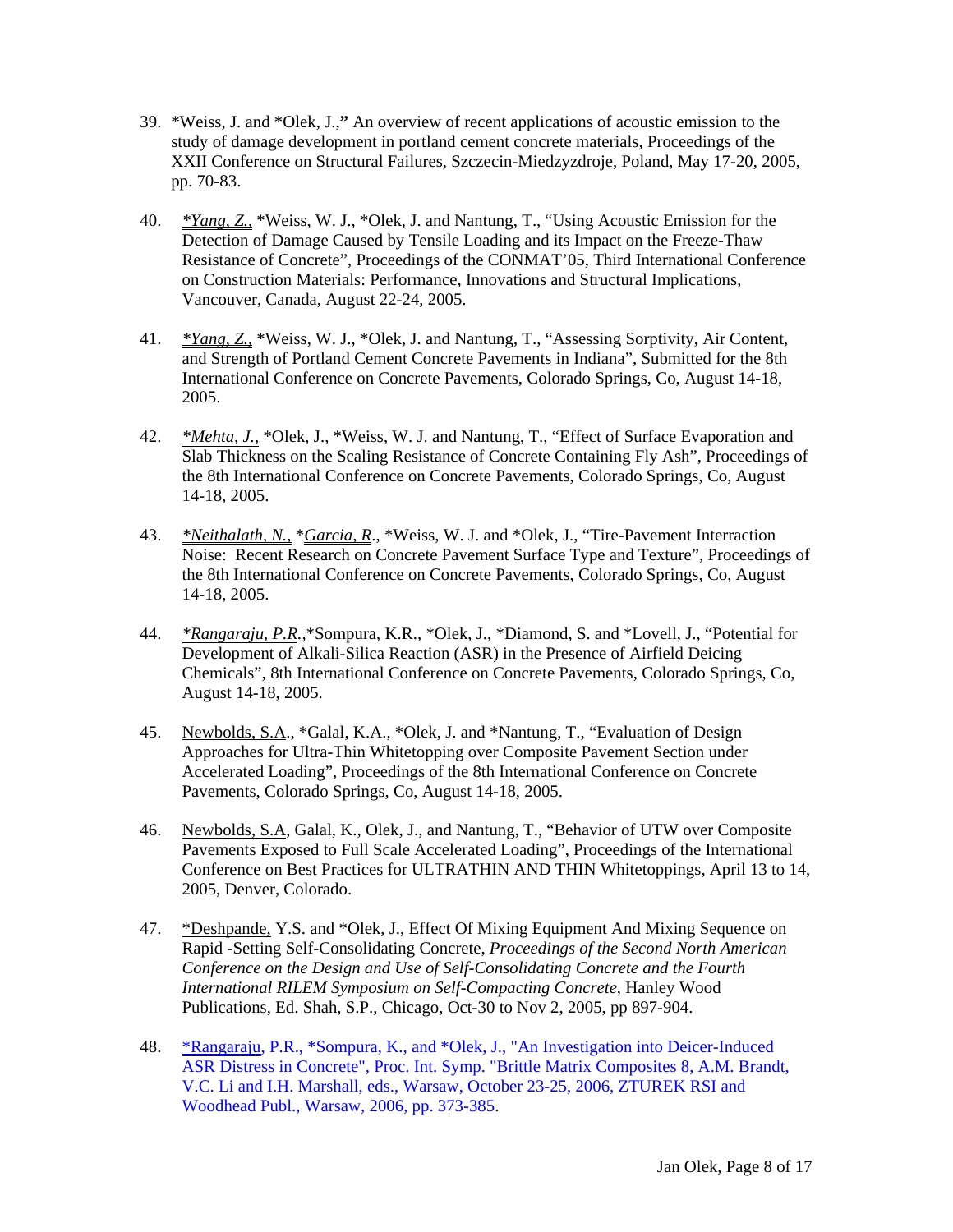- 49. \*Deshpande, Y., and \*Olek, J., "Sensitivity of Rapid-Setting Self-Consolidating Concrete (RSSCC) to Mixture Production Variations", *Proc. Int. Symp. "Brittle Matrix Composites 8*, A.M. Brandt, V.C. Li and I.H. Marshall, eds., Warsaw, October 23-25, 2006, ZTUREK RSI and Woodhead Publ., Warsaw, 2006, pp. 131-148.
- 50. \*Radlinski, M., \*Olek, J., \*Kim, H., Nantung, T. and Zander, A., "Preliminary Optimization Analysis of Ternary Mixtures fro Bridge Decks", *Proc. Int. Symp. "Brittle Matrix Composites 8*, A.M. Brandt, V.C. Li and I.H. Marshall, eds., Warsaw, October 23- 25, 2006, ZTUREK RSI and Woodhead Publ., Warsaw, 2006, pp. 161-174.
- 51. \*Rangaraju, P.R., \*Sompura, K., \*Desai, J., and \*Olek, J., "Potential for Potassium Acetate Deicer to Induce ASR in Concrete and its Mitigation*", Proceedings of the 2006 Airfield and Highway Pavement Specialty Conference, Meeting Today's Challenges with Emerging Technologies*, Imad L. Al-Qadi - Editor, April 30 – May 3, 2006, Atlanta, Georgia, USA, ASCE, pp. 683-694.
- 52. \*Deshpande, Y.S. and \*Olek, J., (2006) Development of Rapid-Setting Self-Consolidating Concrete Using Small Size Aggregate, *Proceedings of the 2nd International RILEM Symposium on Advances in Concrete through Science and Engineering*, Sept 11-13, 2006, Québec, Canada,
- 53. *\*Qi. C*., \*Weiss, W. J., Wang, H., and \*Olek, J. "Quantifying the Impact of Plastic Shrinkage Cracking in the Corrosion of Reinforced Concrete to Improve Service Life Prediction," *Proceedings of the 6th ISCC and CANMET ACI International Symposium on Concrete Technology for Sustainable Development*, September 19-22, 2006 Xi'an China, pp. 1325-1335
- 54. \*Peethamparan, S., \*Olek, J., and Helfrich, K. E. (2006) "Evaluation of the Engineering Properties of Cement Kiln Dust (CKD) Modified Kaolinite Clay." *Proceedings, the Twenty-First International Conference on Solid Waste Technology and Management,* March 26-29, 2006, Philadelphia, Widener University, PA, pp. 997-1006.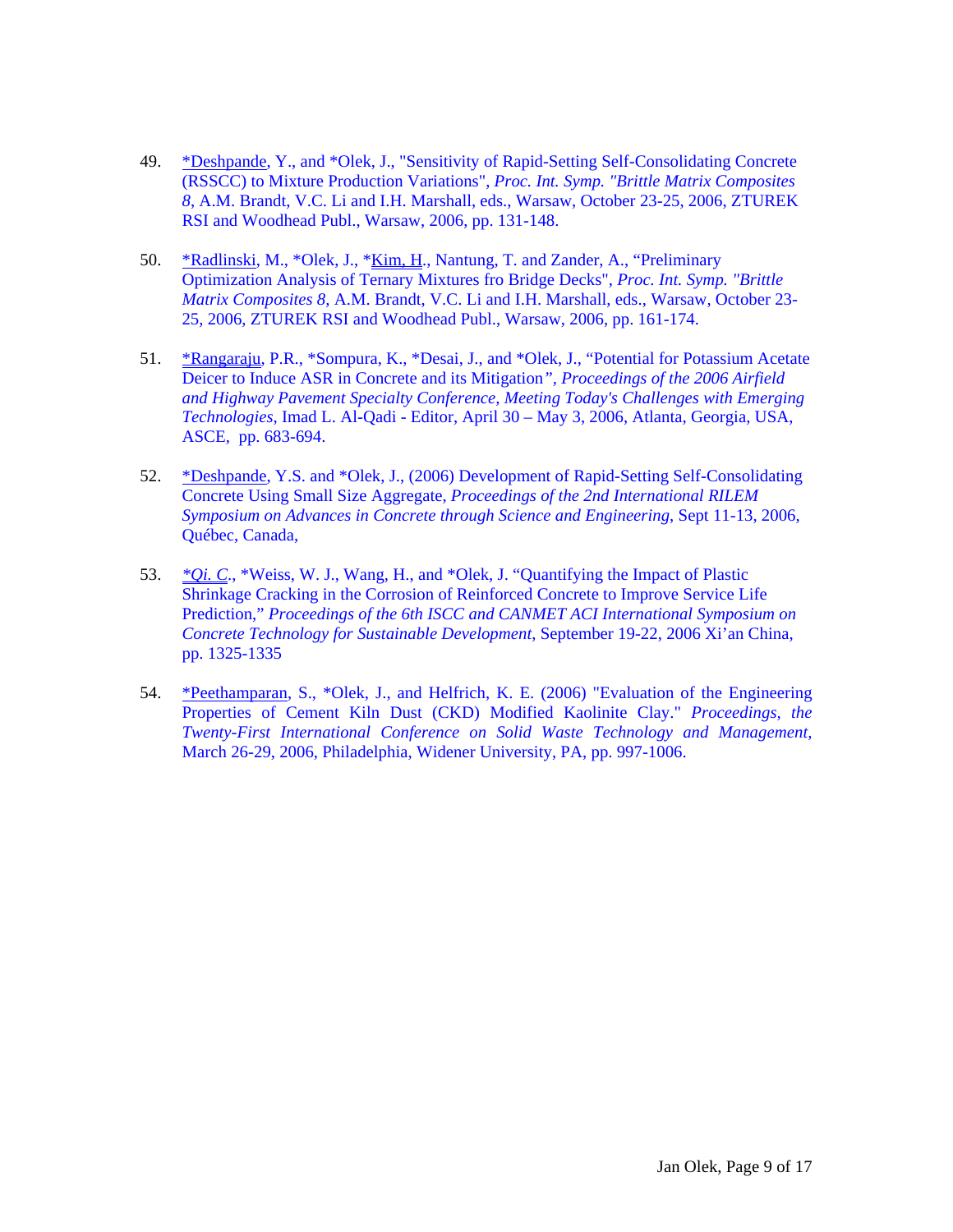### **Refereed conference summaries or abstracts.**

None

# **Other submitted publications**

- 1. \*Martin, F. J., \*Olek, J. and Natishan, P. M., "Simulating Linear Polarization Curves from the Electrochemical Impedance Spectrum", submitted for publication to *Journal of the Electrochemical Society,* October 2002*.*
- 2. \*Martin, F. J. and \*Olek, J. "Study of the Effects of Admixed Corrosion Inhibitors in Steel Reinforced Concrete", submitted for publication to *Cement and Concrete Research,* January 2003*.*
- 3. \*Olek, J., \*Zhang, Z. and \*Diamond, S., "Expansion and Microstructural Changes in Room and Heat Cured Mortars with Varying Sulfate Content", submitted for publication in *Materials and Structures*, RILEM, January 2003,
- 4. *\*Elsharief, A.*, \*Cohen, M. D. and \*Olek, J., "Influence of Interfacial Transition Zone on the Resistance of Mortar and Concrete to Sulfate Attack", submitted for publication in *Cement and Concrete Research*, February 2003.
- 5. \*Jonsson, J. A. and \*Olek, J., "Evaluation of Compressive Strength Development of High Performance Concrete Using Temperature Matched Curing Technique", submitted for publication in *Concrete International,* February 2003.
- 6. *\*Yang, Z.*, \*Weiss, W. J., \*Olek, J. and Nantung, T. E., "Assessing the Sorptivity, Air Content and Strength of Portland Cement Concrete Pavements in Indiana", submitted to the Transportation Research Board for publication in *Transportation Research Record*, August 2003
- 7. *\*Qi, C.*, \*Weiss, W. J. and Olek, J., "Quantifying the Impact of Plastic Shrinkage Cracking on the Corrosion of Reinforced Concrete to Improve Service Life Prediction", submitted for publication in *Cement, Concrete and Aggregates*, August 2003.
- 8. *\*Graveen, C*., \*Weiss, W. J., \*Olek, J., Nantung, T. and Gallivan, V. L., "Comments On The Implementation of A Performance Related Specification (PRS) For A Concrete Pavement In Indiana", submitted to the Transportation Research Board for publication in *Transportation Research Record*, August 2003.
- 9. \*Galal, K., \*Newbolds, S. A., \*Olek, J., Weiss, W. J. and Nantung, T., "Stress and Strain Analysis of Ultra-Thin White-topping Over a Composite Pavement Section Using Accelerated Pavement Testing", submitted to the Transportation Research Board for publication in *Transportation Research Record*, August 2003.
- 10. *\*Yang, Z.*, \*Weiss, W. J. and \*Olek, J., "The Influence of Freeze and Thaw Damage on Mechanical Response and Damage Development of Concrete Under Tensile Loading", Submitted to the *Cement and Concrete Research*, June 2005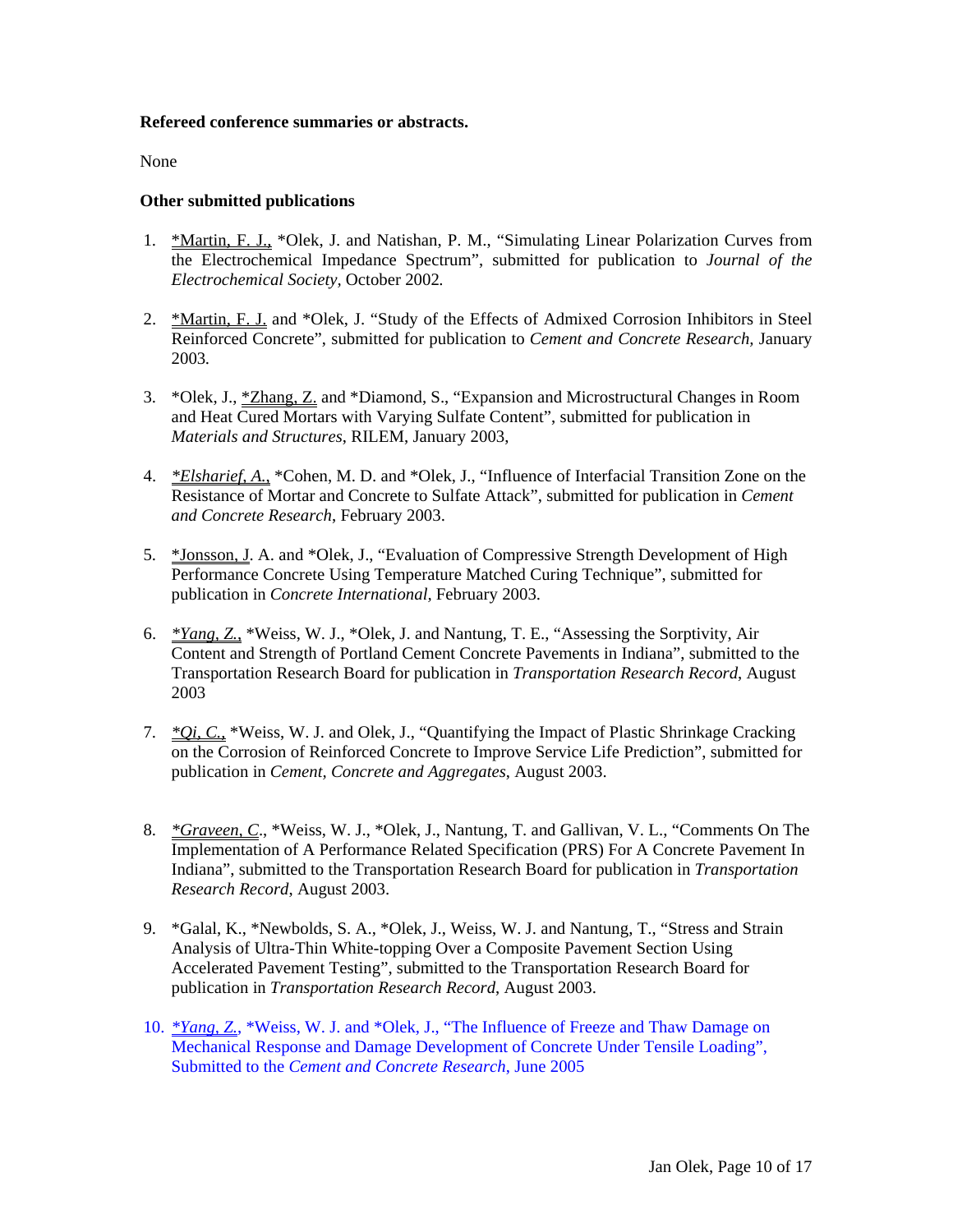- 11. \*Bonen, D., \*Deshpande, Y., \*Olek, J., \*Shen, L., \*Struble, L, \*Lange, D. and \*Khayat, K., Robustness of Self Consolidating Concrete (submitted for publication in 5th International RILEM Symposium on Self-Compacting Concrete in Belgium )
- 12. \*Deshpande, Y.S., \*Ram, P. V. and \*Olek, J., Performance of Rapid-Setting Repair Materials for Concrete Pavements (submitted for publication at ACI Conference in Pakistan in December 2007)
- 13. \*Peethamparan, S., \*Olek, J., "A Study on the Effectiveness of Cement Kiln Dusts (CKDs) in Stabilizing Na-montmorillonite Clay", paper submitted to the *ASCE Journal of Materials in Civil Engineering (*Dec 2006*)*
- 14. \*Olek. J., and \*Peethamparan, S. "Cement Kiln Dusts and its Hydration Products –A characterization Study" paper submitted to the  $12<sup>th</sup>$  International Congress on the Chemistry of cement, Canada, Montreal , July8-13, 2007.
- 15. \*Peethamparan, S., \*Olek, J. and \*Lovell, J. "Influence of chemical and physical characteristic of cement kiln dusts (CKDs) on their hydration behavior and potential application in soil stabilization" (paper submitted to the *Cement and Concrete Research Journal)-* Dec 2006
- 16. \*Kowalski, K., \**Zhang, Z*., \*Olek, J., and Nantung, T., "Development of Specification for Accelerated Approval Process of Flowable Fill Mixtures", submitted to the TRB Research Record
- 17. \*Rangaraju, P., \*Sompura, K.R., and \*Olek, J., "Investigation into Potential of Potassium Acetate Deicer to Cause Alkali-Silica Reaction Using Modified ASTM C1293 Test", submitted to the TRB Research Record
- 18. \*Radlinski, M., \*Olek, J., and Nantung, T.E., "Effect of Mixture Composition and Initial Couring Condition on Early-and Late-Age Scaling Resistance of Ternary (OPC/FA/SF) Concrete", submitted to the TRB Research Record

#### **Abstracts in non-refereed conference proceedings.**

None

## **Books**

1. \*Hansen, R., and \*Olek, J. (1994) *Experimental Stress Analysis*, McGraw Hill, Inc., College Custom Series, 134 p.

#### **Chapters in books**

None

#### **Book Reviews**

None

#### **Government, University, or Industrial reports (non-refereed)**

1. \*Diamond S. and \*Olek J., "Fly Ash Concrete for Highway Use", *Final Report, FHWA/IN/JHRP-88/8*, 286 pp., 1988.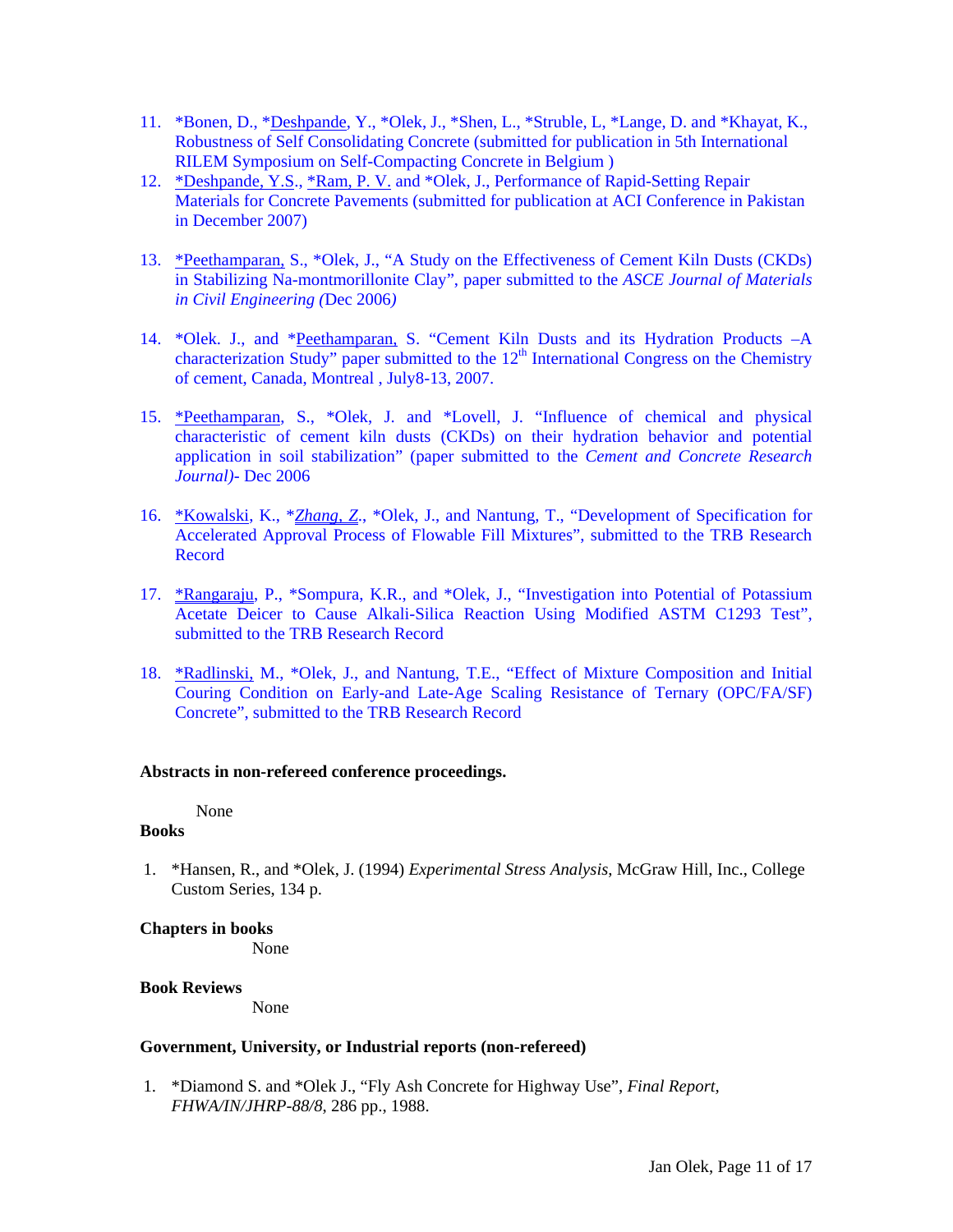- 2. \*Olek, J., \*Yang, C. D. and \*Cohen, M. D., "Exploring the Feasibility of Replacing Latex with Asphalt Emulsion for Use in Bridge Deck Overlays", *Technical Report, NCHRP-92- ID004*, 77 pp. 1994*.*
- 3. \*Olek, J. and \*McDaniel, R., "Strategic Planning for the Activation of the North Central Superpave Center (NCSC)", *Final Report, FHWA/IN/JTRP-97/2*, 99 pp., 1997.
- 4. \*Loh, S. and \*Olek, J., "Contributions of PG Graded Asphalt to low Temperature Cracking Resistance of Pavement", *Final Report, FHWA/IN/JHRP-96/2.2*, 1999.
- 5. \*Peterman, R., \*Ramirez, J. and \*Olek, J., "Evaluation of Strand Transfer and Development Lengths in Pretensioned Girders with Semi-Lightweight Concrete", *Final Report, FHWA/IN/JTRP-99/03*, 1999.
- 6. \*Liu, R. and \*Olek, J., "Development and Evaluation of Cement-Based Patching Materials for Repair of Corrosion-Damaged Reinforced Concrete Bridge Decks", *Final Report*, *FHWA/IN/JTRP-2000/10*, 2000.
- 7. \*Ramirez, J., \*Olek, J., \*Rolle, E. and \*Malone, B., "Performance of Bridge Decks and Girders with Lightweight Aggregate Concrete", *Final Report*, *FHWA/IN/JTRP-98/17*, 2001.
- 8. \*Olek, J., \*Mandrekar, D., Cohen, M. D. and Scholer, C. F., "Use of Modulus of Rupture, Fatigue Resistance and Maturity in Determining Opening to Traffic Time for Concrete Pavements", *Final Report*, *FHWA/IN/JTRP-2000/25*, 2001.
- 9. \*Rajan, S. and \*Olek, J., "Concrete Overlays as a Rehabilitation Option for Distressed Asphalt Pavements", *Final Report*, *FHWA/IN/JTRP-2001/6*, 2001.
- 10. \*Olek, J., Lu, A., Feng, X. and Magee, B., "Performance-Related Specifications for Concrete Bridge Superstructures, Vol. 2, High-Performance Concrete", *Final Report*, *FHWA/IN/JTRP-2001/8-II*, 2001.
- 11. \*Newbolds, S. A. and \*Olek, J., "The Influence of Curing Conditions on Strength Properties and Maturity Development of Concrete", *Final Report*, *FHWA/IN/JTRP-2001/23*, 2001.
- 12. \*Olek, J. and Feng, X., "Supplementary Cementitious Materials to Enhance Durability of Concrete Bridge Decks", *Final Report, Phase I, NCHRP 18-0*, February 2001.
- 13. \*Jonsson, J., \*Olek, J., \*Ramirez, J. and Scholer, C. F., "High Performance Concrete (HPC) Bridge Project for SR 43", Final Report, Phase I, *FHWA/IN/JTRP-2003/6*, 2003.
- 14. Olek, J., Weiss, J. W., Neithalath, N., Marolf, A., Sell, E. and Thornton, W., "Development of Quiet and Durable Porous Portland Cement Concrete Paving Materials", Safe, Quiet, Durable Highways, Final Research Report No. SQDH 2003-5, September 2003.
- 15. Olek, J., Weiss, J. W. and Garcia-Villarreal, R., "Relating Surface Texture of Rigid Pavements With Noise and Skid Resistance", Safe, Quiet, Durable Highways, Final Research Report No. SQDH 2004-1, January 2001.
- 16. Olek. J., Weiss, J. W. and Neithalath, N., "Concrete Mixtures that Incorporate Inclusions to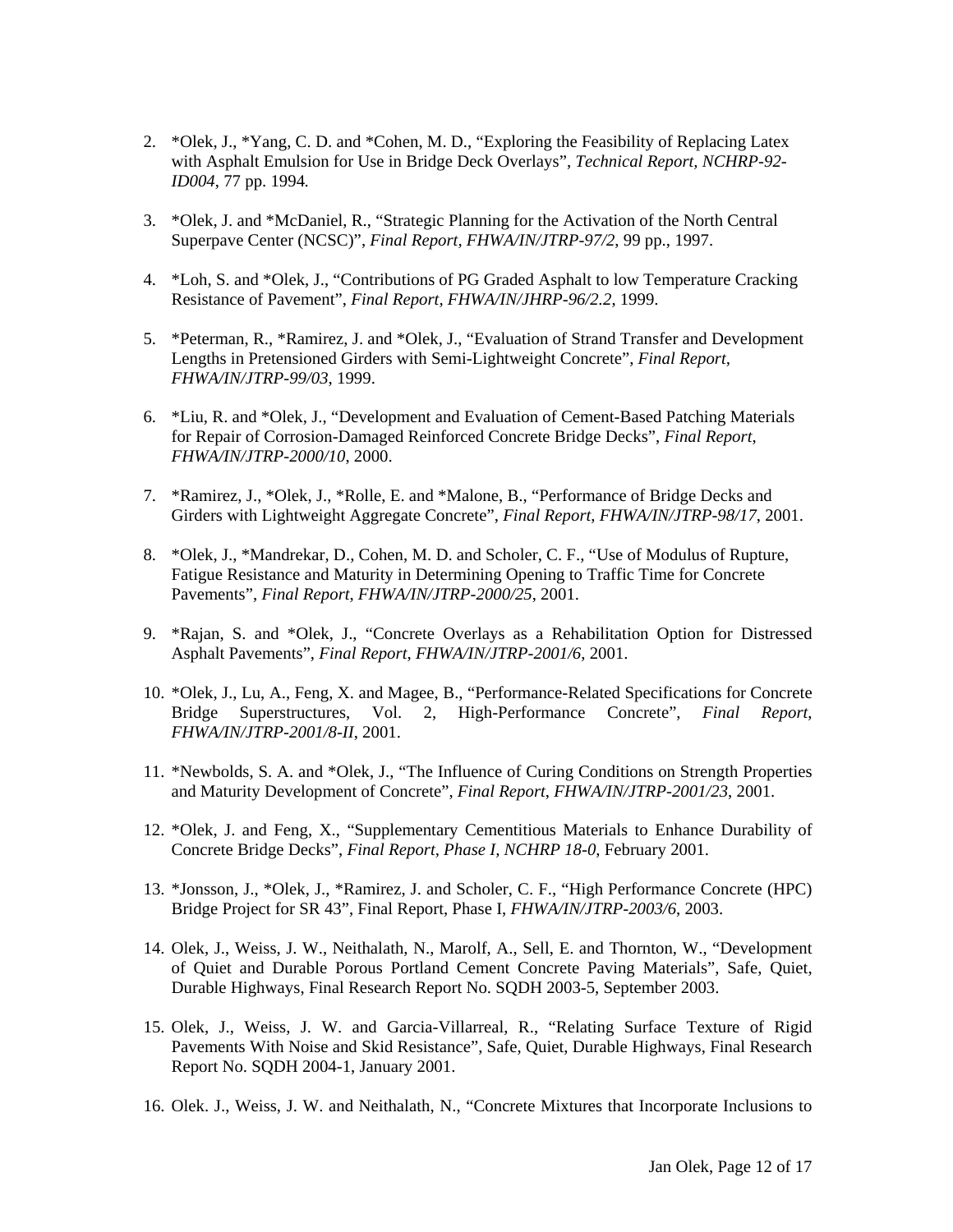Reduce the Sound Generated in Portland Cement Pavements", Safe, Quiet, Durable Highways, Final Research Report No. SQDH 2004-2, March 2004.

- 17. Shah, A. and Olek, J., "Development of Indiana's SPS9-A Site", Final Report No. FHWA/IN/JTRP-2003-17, April 2004.
- 18. Yang, Z., Weiss, J.W., and Olek, J "Interaction Between Micro-Cracking, Cracking, and Reduced Durability of Concrete: Developing Methods for Quantifying the Influence of Cumulative Damage in Life-Cycle Modeling, FHWA/IN/JTRP-2004/10
- 19. Neithalath, N., Weiss, J., and Olek, J., " Reducing the Noise generated in concrete Pavements Through Modification of the Surface Characteristics" Portland Cement Association, PCA R&D No. 2878, 2005, 71 pp.
- 20. Rangaraju, P.R., and Olek, J., "Potential for Acceleration of ASR in Presence of Pavement Deicing Chemicals" Report IPRF-01-G-002-03-9, January 2007, 131pp.
- 21. Deshpande, Y.S., Olek, J. and Nantung, T., (2007) "Dowel Bar Retrofit Mix Design and Specification", Joint Transportation Research Program, Project No. C-36-46X, SPR-2789, Indiana Department of Transportation and the Federal Highway Administration.

## **Publications in Popular Press/Magazines**

1. Olek, J., "Asphalt Industry Must Face Superpave Challenge", Invited opinion column, *Rock Products,* Vol. 101, No. 12, December 1998, p.14, 1998.

#### **Invited Publications and Presentations**

- 1. Olek, J., "Further Aspects of Durability Tests", *Manual, Faculty Enhancement Workshop Teaching the Materials Science, Engineering, and Field Aspects of Concrete*, National Science Foundation (NSF) Center for Advanced Cement-Based Materials (ACBM), pp. 214 - 225, 1993.
- 2. Olek, J., "Basic Nondestructive Testing Methods", *Manual, Faculty Enhancement Workshop Teaching the Materials Science, Engineering, and Field Aspects of Concrete*, National Science Foundation (NSF) Center for Advanced Cement-Based Materials (ACBM), pp. 294 - 297, 1993.
- 3. \*Halczak, W. and \*Olek, J., "Working with Silica Fume in Field Concrete", *Guide for Use of Silica Fume in Concrete*, American Concrete Institute (ACI) publication 234R-96*,* pp. 37 - 40, 1996.
- 4. \*Olek, J. and \*Cohen, M., "Research Needs", *Guide for Use of Silica Fume in Concrete*, American Concrete Institute publication 234R-96*,* pp. 40 - 41, 1996.
- 5. \*Olek, J. and \*Brandt, A. M., "Conclusions of the Sixth International Symposium on Brittle Matrix Composites BMC6", *Réunion Internationale des Laboratoires et Experts des Matériaux, systèmes de construction et ouvrages*, RILEM, Vol. 34, pp. 126 - 127, 2001.
- 6. \*Olek, J. and \*Martin, F. J., "Analytical Modeling and Prediction of Reinforcement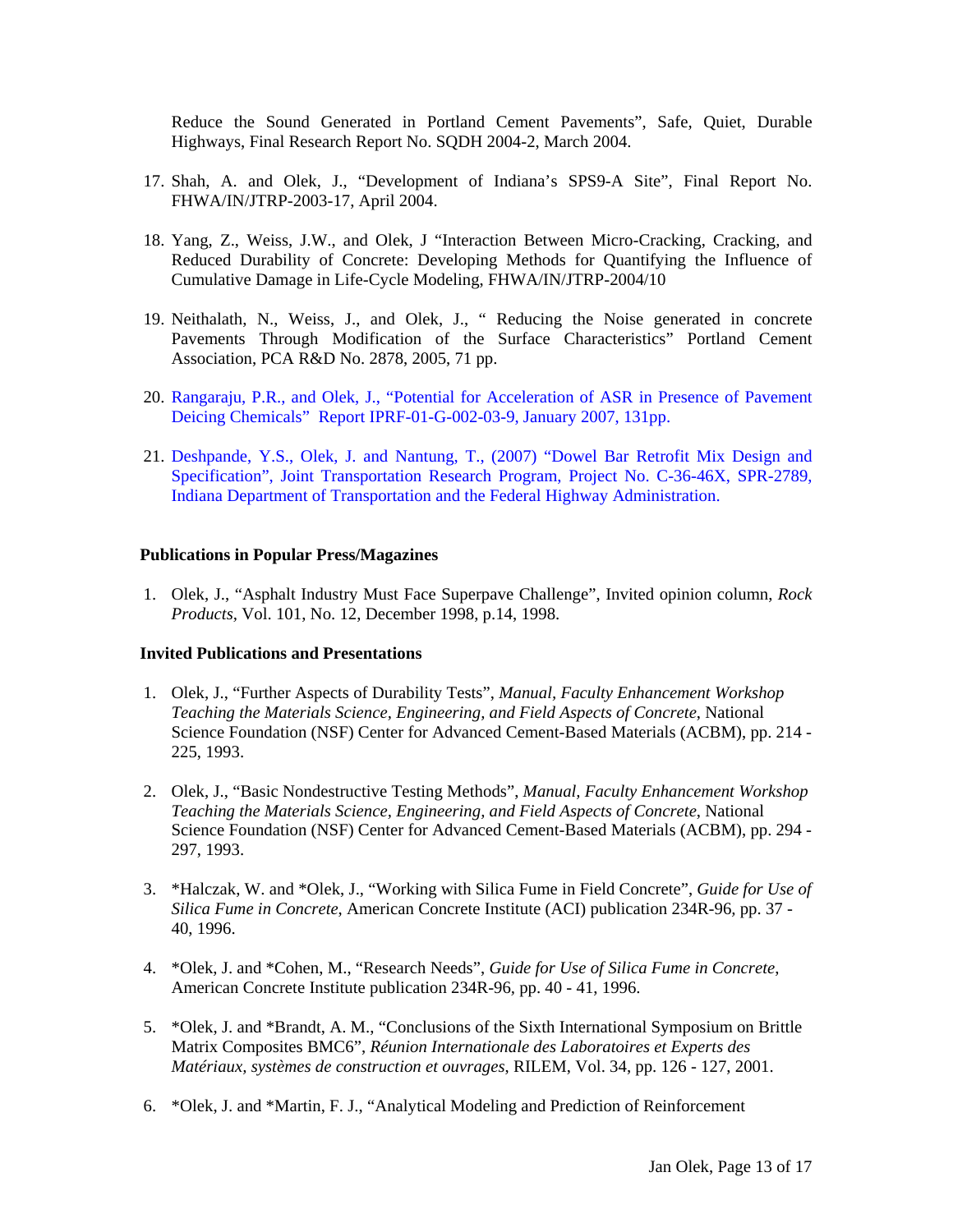Corrosion Rates Based on EIS Measurements in Inhibitor-Modified Systems", International Conference on Understanding Corrosion Mechanism of Steel in Concrete: A Key to Improving Infrastructure Durability, Massachusetts Institute of Technology (MIT), Boston, Massachusetts, July 27 - 31, 1997.

- 7. Olek, J., "Microscopic Evaluation of Concrete Damaged by Sulfate Attack", International Symposium on Sulfate Attack Mechanism, Quebec City, Canada, October 5 - 6, 1998.
- 8. \* Olek, J. and \* Rangaraju, P., "The Influence of Entrained Air and Silica Fume on properties of High-Performance Concrete", Seminar series, University of Illinois, Chicago, Illinois, October 16, 1998.
- 9. Olek, J., "Development of High-Performance Concrete for Bridge Applications in Indiana", Prestressed Concrete Institute (PCI) Conference, Atlanta, October 1998.
- 10. \*Olek, J. and \*Rangaraju, P., "Evaluation of the Role of Undispersed Silica Fume in High-Performance Cementitious Matrices", Spring Convention of the American Concrete Institute (ACI), Houston, March 1998.
- 11. Olek, J., "Mixture Proportioning and Performance A Tutorial", 8<sup>th</sup> Annual Faculty Enhancement Workshop, National Science Foundation (NSF) Center for Advanced Cement-Based Materials (ACBM), Boulder, Colorado July 15 - 18, 2001.
- 12. Olek, J., "High Performance Concrete Review of US Practices", 2<sup>nd</sup> International Conference organized by Polish Cement and Lime Association, Szczyrk, Poland, October 2002.
- 13. Olek, J., "Highlights of Research Activities of the Construction Materials Research Group at Purdue University, USA", seminar at the Eduardo Torroja Building Research Institute, ICCET-CSIC, Madrid, Spain, December 2002.
- 14. \*Weiss, W. J, \*Graveen, C., \*Falker, E., \*Olek, J., Magee, B., Abdelrahman, M., Bertram, T., Nantung, T., Pankow, G., Smutzer, R., Walker, R., Weaver, J., Zander, T., Zandi, F., Gallivan, V., Clarke, G., Crawford, G., Kopac, P., Wathne, L., Byers, M., Newell, R., Hoerner, T. and Darter, M., "An Update on the Implementation of Performance Related Specifications for Concrete Pavements In Indiana: Lessons Learned Prepared for the PRS", presented at Purdue Road School (March 2002), at ACPA Pavement Road Summit, Kansas City, KS (April 2002), at Orlando, FL (August 2002), at Expert Task Group meeting, Washington D. C., (November 2002) and at FHWA Annual Review (March 2003).
- 15. Olek, J., "Pozzolanic Materials", 10<sup>th</sup> Annual Faculty Enhancement Workshop on Teaching the Materials Science, Engineering and Field Aspects of Concrete, University of Texas, Austin, Texas, June 2003.

### **Planned or Anticipated Publications**

- 1. \*Peethamparan, S., \*Olek, J., "Mechanism of cement kiln dust (CKD)-clay stabilization", paper in preparation to be submitted to the Cement and Concrete Research Journal
- 2. Deshpande, Y.S and Olek, J., (2007) Development of Rapid-Setting Self-Consolidating Concrete for Infrastructure Repair. *(To be submitted to ACI Materials Journal)*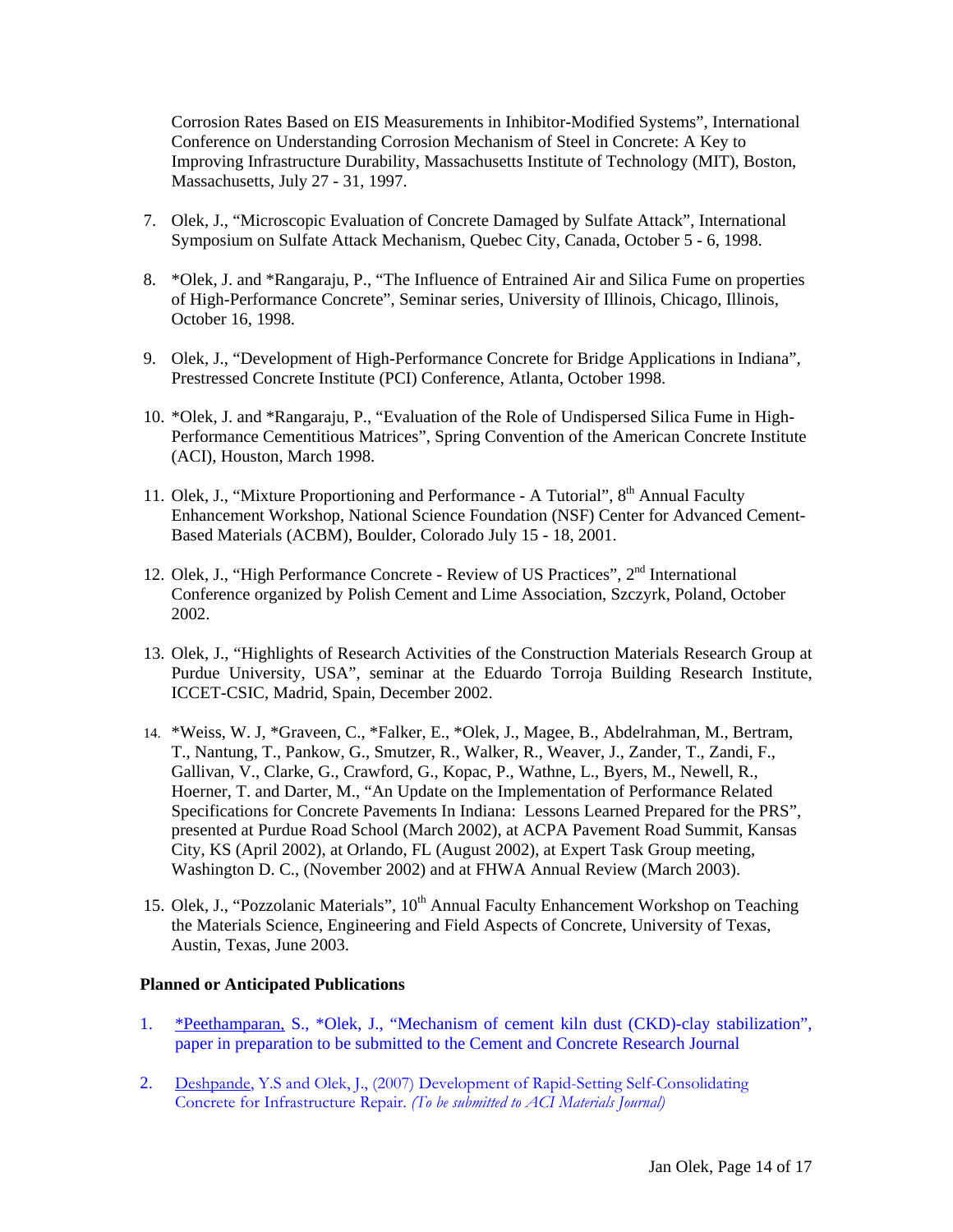3. Deshpande, Y.S and Olek, J., (2007) Analysis of Rapid Setting Cements for Dowel Bar Retrofit Techniques *(in preparation)*.

# **ENGAGEMENT/TECHNOLOGY TRANSFER**

## **Patents submitted**

Patent disclosure submitted for review to the office of Technology Commercialization, Purdue University, Fall 2003. Authors: J. Jonsson, J. Olek, S. Newbolds. The subject of the patent disclosure is "Temperature-Matched Curing of Concrete Specimens".

# **Other Major Technology Transfer Activities**

- 1. Olek, J., "HPC Research in Indiana", presented at HPC showcase in Cincinnati, OH, March 1999.
- 2. Olek, J. and \*Martin, F. J., "Effects of Admixed Inhibitors on Corrosion Processes of Reinforcing Steel in Cement Pastes", October 1999, ABCM/NIST meeting.
- 3. Weiss, W. J., \*Moses, S. J., *\*Qi, C.*, Shah, S. P. and \*Olek, J, "Blended Fiber Reinforcement: For Improving the Cracking Resistance of Concrete Pavements, Slabs, Bridge Decks, and Industrial Floors", ACBM Semi-Annual Meeting, March 8, 2000, Evanston, IL.
- 4. Weiss, W. J. and \*Olek, J. "Performance Related Specifications -- A New Way to Bid and Build Concrete Pavements", Purdue Road School, West Lafayette, IN, March 2000.
- 5. Weiss, W. J., \*Olek, J. and \*Graveen, C., "An Overview of Progress/Future Plans for the Implementation of Performance Related Specifications for Concrete Pavements in Indiana", Performance Related Specifications Workshop and Planning Session, Orlando, FL, May 2000.
- 6. \*Magee, B. and Olek J., "HPC for Highway Structures: A Generic Review of Definitions, Mixture Proportions and Performance Levels", Symposium on High Performance Concrete, Orlando, Florida, September 2000.
- 7. *\*Graveen, C.*, Weiss, W. J. and \*Olek, J. "An Overview of the Application of PRS to Concrete Pavements in Indiana". Midwest Concrete Consortium, October 4 - 5, 2000, Indianapolis, IN.
- 8. Olek, J., \*Weiss, W. J. and \*Mandrekar, D., "Correlating Modulus of Rupture, Fatigue Resistance, and Maturity of Concrete in Determining Opening to Traffic Time for Concrete Pavements", Presented at the 6<sup>th</sup> International Symposium on Brittle Matrix Composites -BMC 6, Warsaw, Poland, 9 - 11 October 2000.
- 9. Weiss, W. J. and \*Olek, J. "Performance Related Specifications A New Way to Bid and Build Concrete Pavements", Indiana Chapter of the American Concrete Paving Association,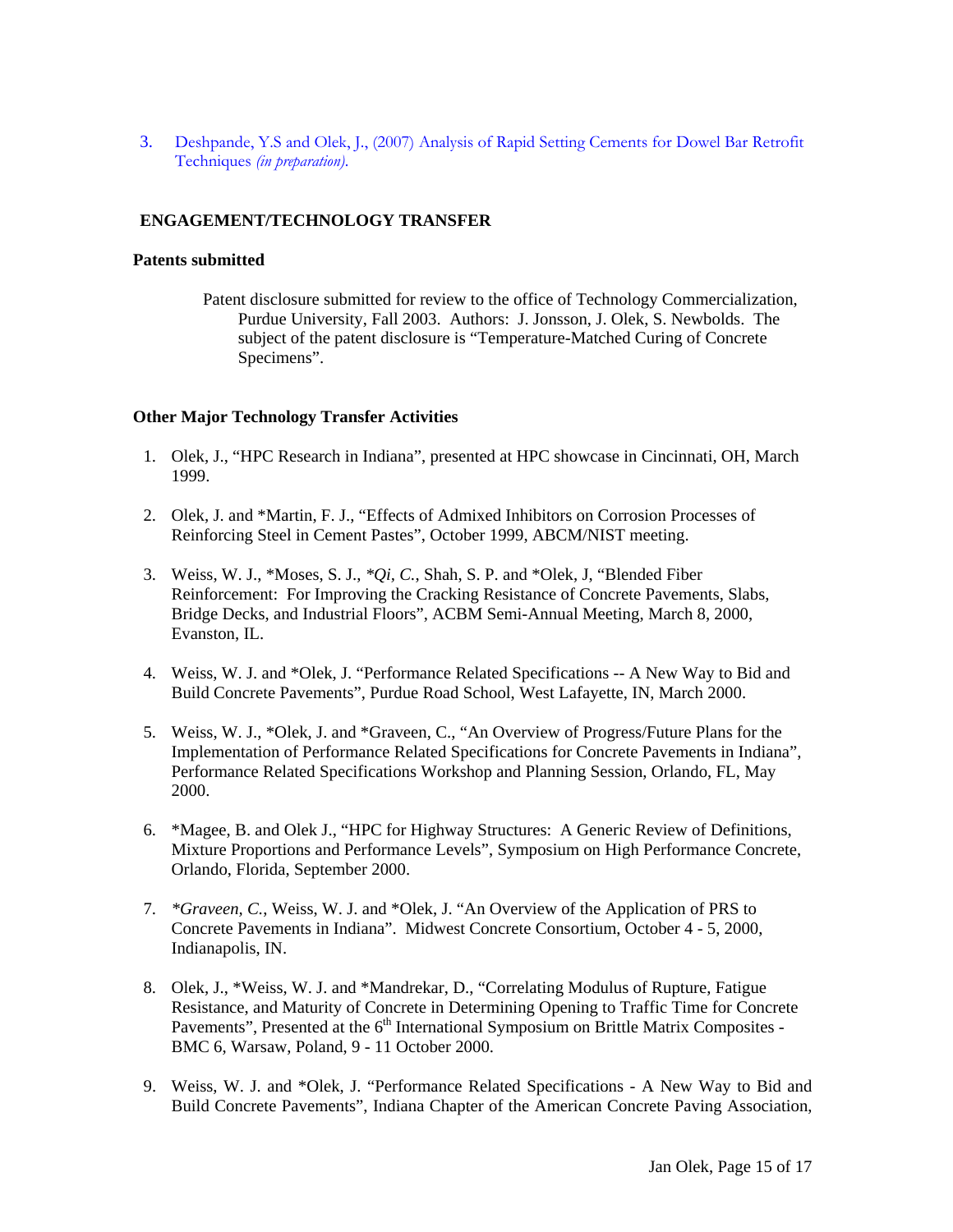Indianapolis, IN, November 2000.

- 10. Weiss, W. J. and \*Olek, J., "Recent Trends to Reduce Highway Noise with Portland Cement Concrete Pavements", Technology Transfer Day on Materials Issues for Concrete Pavement, Evanston, IL, November 2000.
- 11. \*Graveen, C., Weiss, W. J, \*Olek, J., Magee, B., Abdelrahman, M., Bertram, T., Nantung, T., Pankow, G., \*Smutzer, R., Walker, R., Weaver, J., Zander, T., Zandi, F., Gallivan, V., Clarke, G., Crawford, G., Kopac, P., Wathne, L., \*Byers, M., Newell, R., Hoerner, T. and Darter, M., "Comments on the Implementation of Performance Related Specifications For Concrete Pavements In Indiana", presented at the Annual Meeting of the Transportation Research Board, January  $7<sup>th</sup>$  -  $13<sup>th</sup>$ , 2001.
- 12. Martin, F. J. and \*Olek, J., "Admixed Corrosion Inhibitor Mechanisms for Reinforcing Steel in Cement Pastes", presented at the meeting of the Electrochemical Society, Washington D. C., March 25 - 30, 2001.
- 13. Weiss, W. J. and \*Olek, J., "High Performance Concrete: Material Design, Production, and Testing", presented at the  $87<sup>th</sup>$  Annual Purdue Road School, March 20, 2001, West Lafavette IN.
- 14. *\*Qi, C.*, \*Cyr, M., Hossain, A. B., Akkaya, Y., \*Weiss, W. J., \*Olek, J. and Shah, S. P., "Blended Fiber Reinforcement", presented at the ACBM Semi-Annual Meeting March 2001, Evanston IL.
- 15. \*Weiss, W. J., \*Olek, J. O., Bernhard, R. J. and Bolton, S., "Enhanced Porosity Concrete for Residential Housing and Sound Barriers", presented at the Precast/Prestressed Concrete Institute, Committee on Research and Development, April 2001.
- 16. \*Magee, B., \*Olek, J., Ramirez, J. A., Frosch, R., Smith, J-P. and Nantung, T. "Challenges in the Development of Performance-Related Specifications for Concrete Bridge Superstructures – Pilot Project in Indiana", presented at the  $3<sup>rd</sup>$  International Conference on Concrete, CONSEC 01, Vancouver, June 2001.
- 17. \*Rajan, S., \*Olek, J., Robertson, T. L., \*Weiss, W. J., Galal, K. and Nantung, T., "Analysis of the Performance of Ultra-Thin White Topping Subjected to the Slow Moving Loads", presented at the  $7<sup>th</sup>$  International Conference on Concrete Pavements, Orlando, Florida, September 2001.
- 18. \*Magee, B. J., Pitre, J., \*Olek, J. and \*Weiss, W. J., "Concrete Mixtures with Recycled Inclusions to Improve the Sound Absorbing Capacity of Portland Cement Concrete Pavements", presented at the Conference on Beneficial Use of Recycled Materials in Transportation Applications, Arlington, VA, November  $12^{th}$  -  $15^{th}$ , 2001.
- 19. Nantung, T., Zander, A. and \*Olek, J., "Performance-Related Specifications for Concrete Bridge Superstructures", presented at the 88<sup>th</sup> Annual Purdue Road School, March 25 - 27, 2002.
- 20. \*Olek, J. and \*Newbolds, S. A., "Ultra-Thin Whitetopping", presented at the 88<sup>th</sup> Annual Purdue Road School, March 25 - 27, 2002.
- 21. \*Martin, F. J., \*Olek, J. and Natishan, P., "Simulating Linear Polarization Curves From the